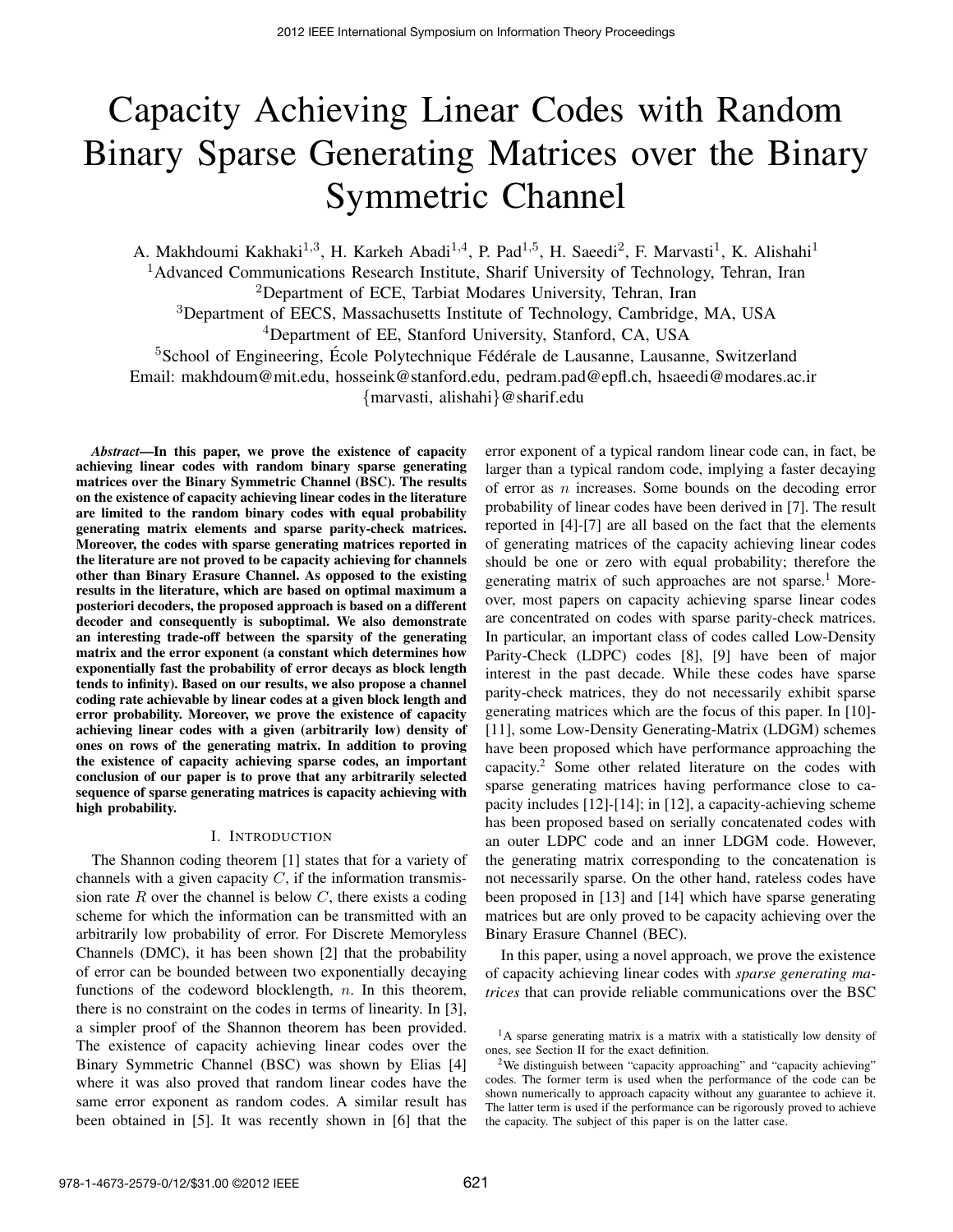at rates below the channel capacity. The proof is accomplished by first deriving a lower bound on the probability of correct detection for a given generating matrix and then by taking the expectation of that lower bound over all possible generating matrices with elements 1 and 0 with probability  $\rho$  and  $1 - \rho$ , respectively. By showing that this expectation goes to one as  $n$ approaches infinity, we prove the existence of linear capacity achieving codes. To show the sparsity, we extend this result by taking the expectation over a subset of matrices for which the density of ones could be made arbitrarily close to any target  $\rho$ . We then prove a stronger result that indicates the existence of capacity achieving linear codes with the same low density of ones in each row of the generating matrix. In addition to proving the existence of capacity achieving sparse codes, we also show that for a sufficiently large code length, no search is necessary in practice to find the desired deterministic matrix. This means that a randomly chosen code can have the desired error correcting property with high probability. This is done by proving that the error probability of a sequence of codes, corresponding to a randomly selected sequence of sparse generating matrices tends to zero as  $n$  approaches infinity, in probability. This important result is then extended to generating matrices with low density rows. As opposed to the existing results in the literature, which are based on Maximum A Posteriori (MAP) decoders, the proposed proofs are based on a suboptimal decoder,<sup>3</sup> which makes our approach also novel from decoder point of view.

Although in reality the block length of codes is finite, in order to prove that a class of codes is capacity achieving, we assume that the block length goes to infinity. An interesting question is that for a given error probability and block length, how close to capacity the rate of the code can be. An upper bound for the coding rate achievable at a given block length and error probability is the sphere packing bound (see Equation  $(5.8.19)$  in [4]). In [15], for a given block length and error probability performance, the authors have obtained a lower bound on the achievable rate called Random Coding Union (RCU) bound. In this paper, we compare the rate of our sparse linear codes with these bounds. We also demonstrate an interesting trade-off between the sparsity of the generating matrix and the error exponent such that the sparser the matrix, the smaller the error exponent becomes.

It is important to note that we rigorously prove the existence of capacity achieving linear codes for a constant  $\rho$  resulting in a non-vanishing density of ones on the generating matrix as  $n$  tends to infinity. However, we have made a conjecture that if we choose  $\rho(n)$  of  $O(\frac{\log n}{\sqrt{n}})$ , the resulting codes can<br>still be cancely achieving which implies a vanishing density still be capacity achieving, which implies a vanishing density of ones. It is worth mentioning that in the full version of this paper [16], we have proved similar results on the existence of capacity achieving linear sparse codes over the BEC. In particular, we have been able to prove that to have capacity achieving generating matrices,  $\rho(n)$  can be of  $O(\frac{\log n}{n})$ . This implies that the number of ones in the generating matrix is about  $n \log n$  which is asymptotically less than  $n^{3/2} \log n$ , the number of ones in the case of BSC.

The organization of the paper is as follows: In the next section, some preliminary definitions and notations are presented. In Sections III we present our theorems for BSC and Section IV concludes the paper. Due to lack of space, we have omitted the proof of theorems and propositions. They can be found in the full version of the paper [16].

## II. PRELIMINARIES

Consider a Discrete Memoryless channel (DMC) which is characterized by  $X$  and  $Y$  as its input and output alphabet sets, respectively, and the transition probability function  $\mathbb{P}(y|x)$ , where  $x \in \mathcal{X}$  is the input, and  $y \in \mathcal{Y}$  is the output of the channel. In this paper, we consider the binary case where  $\mathcal{X} = \{0, 1\}$ . A binary code  $\mathcal{C}(n, k)$  of rate R is a mapping from the set of  $2^k$  k-tuples  $X_i$  to n-tuples  $Z_i$ ,  $0 \le i \le 2^k - 1$ , where  $X_i \in \{0,1\}^k$ ,  $Z_i \in \{0,1\}^n$ , and the code rate R is defined as the ratio of  $k$  by  $n$ . Since we are only interested in *Linear Codes*, the mapping is fully specified by an  $n \times k$  binary matrix  $\mathbf{A} = \{A_{ij}\}\$  (the generating matrix), and encoding is accomplished by a left multiplication by **A**:

$$
Z_i = \mathbf{A} X_i,
$$

where the calculations are in  $\mathbb{GF}(2)$ . The vector  $Z_i$  is then transmitted through the DMC. Decoding is defined as recovering the vector  $X_i$  from the possibly corrupted received version of  $Z_i$ .

In this paper the employed decoding scheme relies on the a posteriori probability distribution. Let **A** be the generating matrix. For a received vector  $Y = y$ , the decoder allocates a random vector such as  $X = x$  as the original transmitted message with the conditional probability  $\mathbb{P}(X = x | Y = y)$ . Clearly, the probability of correct detection using **A** as the generating matrix is

$$
p_c(\mathbf{A}) = \sum_{i,j} \mathbb{P}(x_i) \mathbb{P}(y_j | x_i) \mathbb{P}(x_i | y_j) =
$$
  

$$
\sum_{i,j} \mathbb{P}(x_i, y_j) \mathbb{P}(x_i | y_j) = \mathbb{E}_{X,Y} (\mathbb{P}(X|Y)),
$$
 (1)

where  $\mathbb{P}(X, Y)$  depends on **A**.

Note that the optimal decoder is a MAP decoder which allocates  $argmax_x \mathbb{P}(X = x | Y = y)$  and that the probability of correct detection using MAP is more than or equal to the probability of correct detection in (1). Throughout the paper, the index i in  $X_i$  and  $Z_i$  may be dropped for more clarity. For the sake of convenience, the following notations are used for the remainder of the paper.

*Definition 1:* Let  $A_{n \times k}$  be the set of all binary  $n \times k$ matrices. The density of an  $A \in \mathcal{A}_{n \times k}$  is defined as the total number of ones within the matrix divided by the number of its elements  $(nk)$ . A matrix with a density less than 0.5 is called sparse; the smaller the density, the sparser the matrix becomes.

<sup>&</sup>lt;sup>3</sup>See the details in the next section.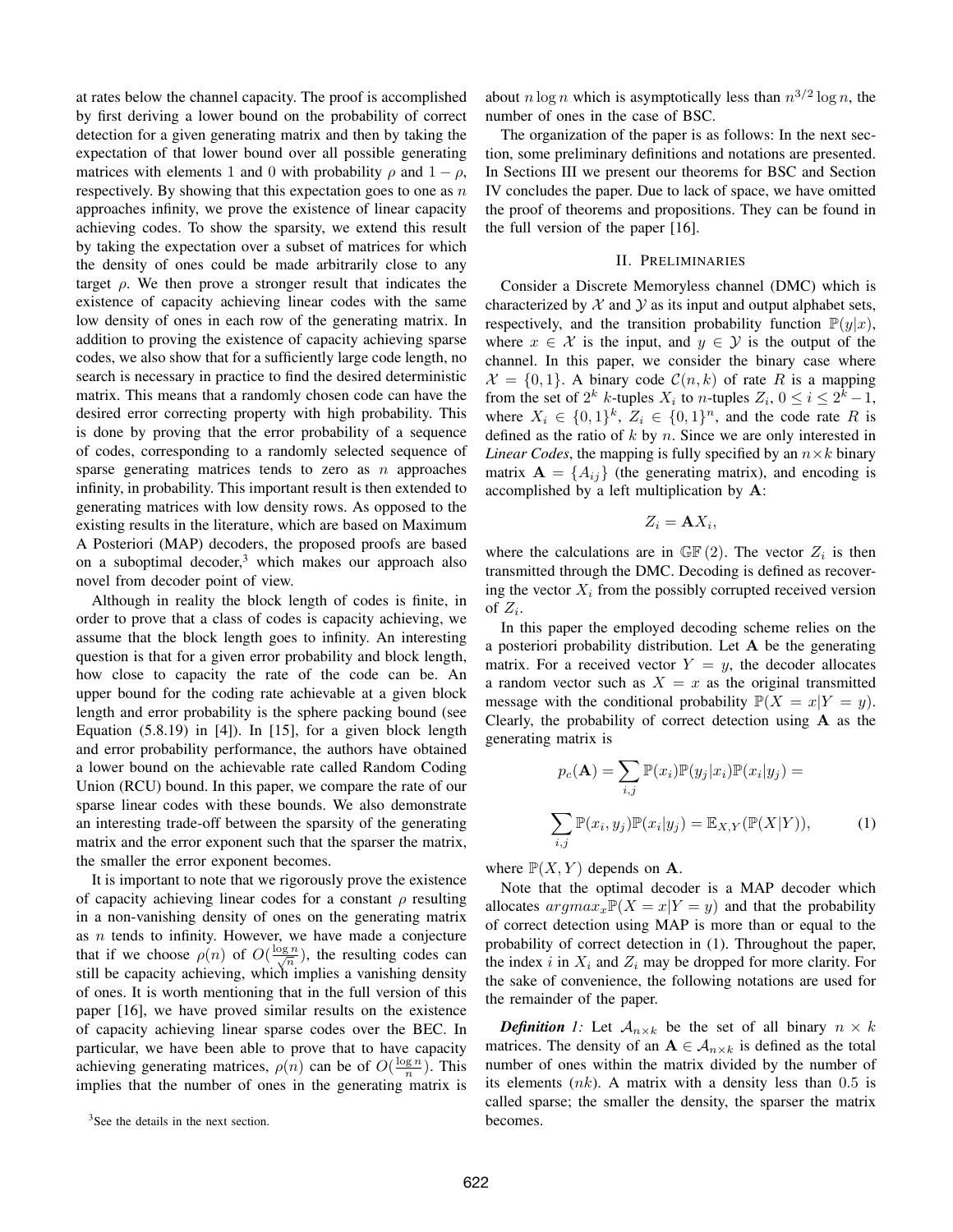*Definition* 2: Let each entry of each element of  $A_{n \times k}$ has a Bernoulli( $\rho$ ) distribution,  $0 < \rho < 1.4$  This scheme<br>induces a probability distribution on the set  $\Lambda$ , denoted induces a *probability distribution* on the set  $A_{n\times k}$ , denoted by Bernoulli $(n, k, \rho)$ . For the rest of paper, we consider this distribution on the set  $A_{n \times k}$ .

Note that as  $n$  approaches infinity, the typical matrices of  $A_{n\times k}$  have a density close to  $\rho$ .

# III. CAPACITY ACHIEVING SPARSE LINEAR CODES FOR BINARY SYMMETRIC CHANNEL

Consider a BSC with cross-over probability  $\epsilon$ . The capacity of this channel is given by  $C = 1 - h(\epsilon)$ , where  $h(\epsilon) = -\epsilon \log \epsilon - (1 - \epsilon) \log (1 - \epsilon)$ . We suppose that R, the rate of the code, is less than  $C$ . In this section, we prove the existence of capacity achieving linear codes with arbitrarily sparse generating matrices over the BSC. We prove the existence by showing that the average error probability over such generating matrices tends to zero as  $n$  approaches infinity.

# *A. Channel Modeling*

Assume that we encode a message vector  $X$  to generate the codeword  $AX$ . Note that  $X$  is chosen uniformly from the set  $\{0,1\}^k$ . Due to the effect of error in the BSC, each entry of the transmitted codeword **<sup>A</sup>**X can be changed from 0 to 1 and vice versa. These changes can be modeled by adding 1 to erroneous entries of  $AX$  (in  $\mathbb{GF}(2)$ ). Therefore, the error of a BSC with cross-over probability  $\epsilon$  can be modeled by a binary *n*-dimensional error vector  $N$  with i.i.d. entries with Bernoulli( $\epsilon$ ) distribution. Thus, if the output of the channel is shown by  $Y$ , the following equation models the channel:

$$
Y_{n\times 1} = \mathbf{A}_{n\times k} X_{k\times 1} + N_{n\times 1}.
$$
 (2)

Note that  $X$  and  $N$  are independent.

# *B. Capacity achieving sparse linear codes for the BSC*

In the following theorem, a lower bound for the average probability of correct detection over the set  $A_{n \times k}$ , is obtained.

*Theorem 1:* Consider a BSC with cross-over probability  $\epsilon$ . A lower bound for the average probability of correct detection over all  $n \times k$  generating matrices with Bernoulli $(n, k, \rho)$ distribution is given by

$$
\mathbb{E}_{\mathbf{A}\in\mathcal{A}_{n\times k}}\left(p_c\left(\mathbf{A}\right)\right) \ge \sum_{i=0}^n \binom{n}{i} \times
$$

$$
\frac{2^n \epsilon^{2i} (1-\epsilon)^{2(n-i)}}{\sum_{j=0}^k \binom{k}{j} (1-(1-2\epsilon)(1-2\rho)^j)^i (1+(1-2\epsilon)(1-2\rho)^j)^{n-i}}
$$
(3)

An important result of this theorem is that if we fix the average error probability, we can find the maximal achievable rate for a given block length over a given channel. Fig. 1 is a plot of the coding rate versus  $n$  for different values of

<sup>4</sup>A binary random variable has Bernoulli( $\rho$ ) distribution if it is equal to 1 with probability of  $\rho$  and equal to 0 with probability of  $1 - \rho$ .

 $ρ$  for a BSC with  $ε = .11$ . Note that for this value of  $ε$ , the capacity of BSC is equal to 0.5. This plot is numerically evaluated from Theorem 1 where the average probability of error is set to  $10^{-3}$ . As can be seen, at block length of 1000, we can achieve the rate of 0.4 which is about 80% of the capacity. Another interesting observation of this figure is that when the block length  $n$  increases, the achievable coding rate becomes independent of the density  $\rho$ . The significance of this observation is that sparse generating matrices can replace non-sparse ones for large block sizes which implies a simpler encoder structure.

Fig. 2 shows the comparison of our result to the sphere packing bound and the RCU bound of [15] for  $\epsilon = .11$  and average probability error of  $10^{-3}$ . As can be seen, the rate of our codes follows both bounds pretty closely. It is important to note that the RCU bound guarantees a lower bound on the achievable rate for codes which are not necessarily linear. Consequently, it is not surprising that the rate of our linear codes have not achieved the RCU bound.

Now using the results of Theorem 1, we want to prove the existence of capacity achieving linear codes. In the following theorem, we will show that the expected value of the correct detection probability over all generating matrices from  $A_{n \times k}$ approaches 1 indicting the existence of at least one linear capacity achieving code.

**Theorem** 2: For any  $0 < \rho < 1$ , for a BSC we have

$$
\lim_{n \to \infty} \mathbb{E}_{\mathbf{A} \in \mathcal{A}_{n \times k}}(p_c(\mathbf{A})) = 1.
$$
 (4)

The performance of linear codes is determined by the error exponent which is defined as follows:

**Definition** 3: The error exponent of a family of codes  $C$  of rate  $R$  is defined as

$$
E_{\mathcal{C}}(R) = \lim_{n \to \infty} -\frac{1}{n} \log p_e,
$$
 (5)

where  $p_e$  is the average probability of decoding error.



Fig. 1. Coding rate versus block length for different values of  $\rho$  with  $\epsilon = .11$ and average error probability of  $10^{-3}$ 

If the limit is greater than zero, the average error probability of the proposed codes decreases exponentially to zero as  $n$ increases. The error exponent is an index such that the larger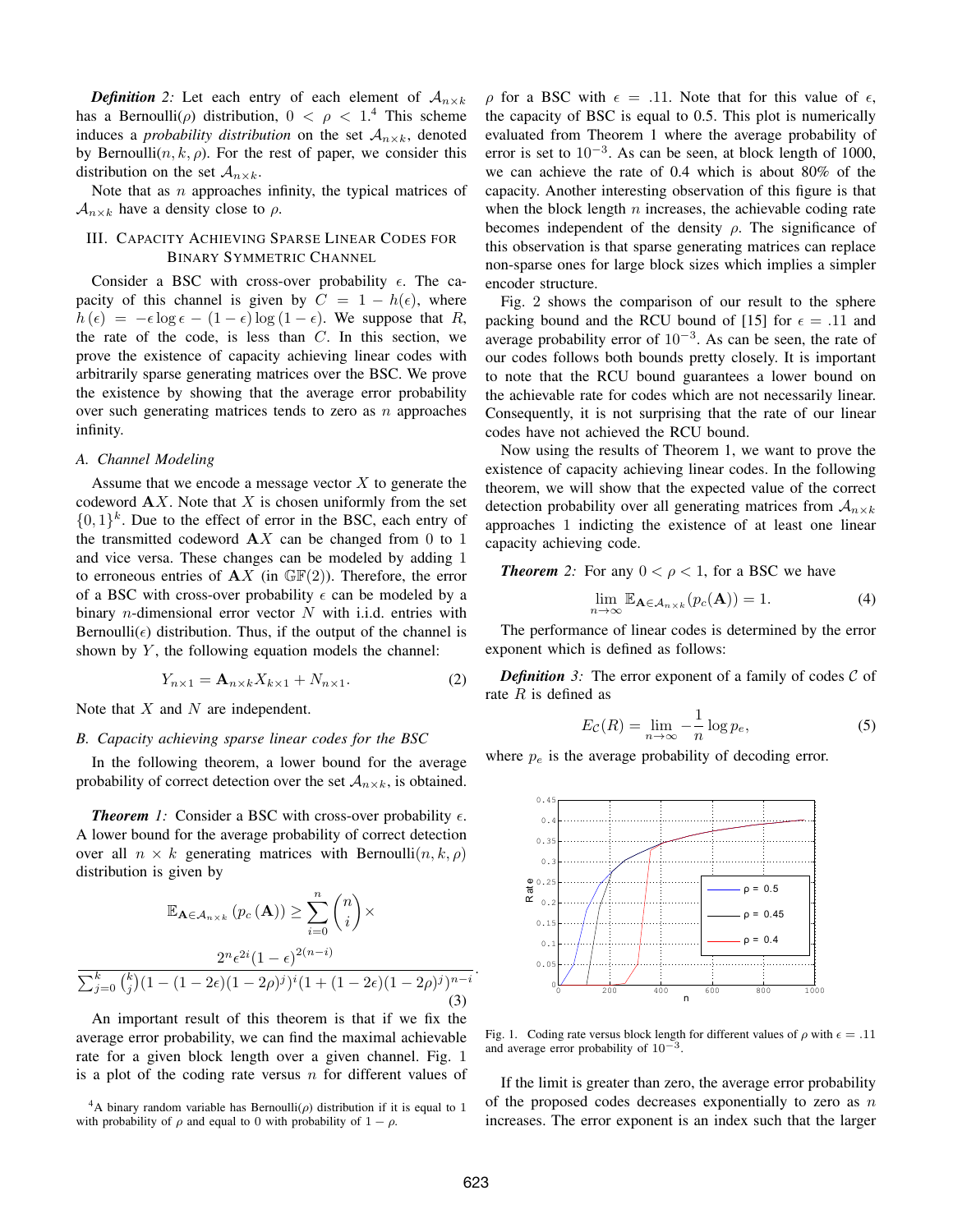

Fig. 2. Coding rate versus block length with  $\epsilon = .11$  and average error probability of  $10^{-3}$  for sphere-packing bound, Random Coding Union (RCU) bound [15] and our random linear code with  $\rho = .3$ .



Fig. 3. The average error probability versus n for different values of  $\rho$ ,  $\epsilon = 0.05, R = 0.8C.$ 

the error exponent, the faster the probability of error decays as  $n$  increases. Based on our observation, there is an interesting relation between the error exponent of the codes constructed by generating matrices with Bernoulli $(n, k, \rho)$  distribution and the values of  $\rho$ . In Fig. 3, we have plotted the average probability of error versus n for various values of  $\rho$  and a fixed code rate. As can be seen, the error exponent which is equal to the slope of the curves, increases as  $\rho$  increases (the generating matrix become less sparse). In other words, although the probability of error for sparse codes goes to to zero exponentially as  $n$  increases; this decrease is not as fast as high density codes.

*Definition* 4: Let  $W(A)$  be the number of ones in a given binary matrix A and  $\eta$  be an arbitrary positive constant.  $\overline{\mathcal{T}}_{n\times k}^{\eta}$ is defined as a subset of  $\mathcal{A}_{n \times k}$  for which  $\left| \frac{W(A)}{nk} - \rho \right| < n \geq 0$ . By choosing a sufficiently small n the set  $\mathcal{T}^{\eta}$  $\eta$ ,  $\eta > 0$ . By choosing a sufficiently small  $\eta$ , the set  $\mathcal{T}_{n \times k}^{n}$ is in fact a subset of  $A_{n\times k}$  which contains matrices having density of ones arbitrarily close to any given  $\rho$ . Note that the probability distribution on  $\mathcal{T}_{n\times k}^{\eta}$  is induced from the probability distribution on  $A_{n\times k}$ .

In Theorems 1 and 2, we proved the existence of capacity achieving codes for any value of  $\rho$ . We did not explicitly prove the existence of sparse capacity achieving codes. However, using concentration theory [17], we can see that for a sufficiently large *n*, a randomly chosen matrix from  $A_{n \times k}$  is in the subset  $\mathcal{T}_{n\times k}^{\eta}$  with high probability. In other words, we can state the following proposition which implies the existence of capacity achieving codes which are sparse.

**Proposition** 1: Let  $\mathcal{T}_{n \times k}^{\eta}$  be the set of typical matrices defined in Definition (4). We then have

$$
\lim_{n \to \infty} \mathbb{E}_{\mathbf{A} \in \mathcal{T}_{n \times k}^{\eta}}(p_e) = 0.
$$
 (6)

*Definition* 5: We define  $\mathcal{R}_{n \times k}$  as the set of all binary  $n \times k$ matrices with rows that have  $k\rho$  ones. We also consider a uniform distribution on the set  $\mathcal{R}_{n \times k}$  for the rest of the paper.

In the next theorem, we will prove a stronger result on capacity achieving sparse codes. We show the existence of capacity achieving matrices with rows containing exactly  $k\rho$  ones. In other words, the density of ones in each row is exactly equal to  $\rho$ . This also implies that the generating matrix has a density of ones exactly equal to  $\rho$ . In Theorem 3, we shall derive a lower bound on the average probability of correct detection and in Theorem 4 we will prove that this lower bound tends to one. This shows that the average probability of error over the set  $\mathcal{R}_{n \times k}$  approaches zero, implying the existence of capacity achieving codes with generating matrices taken from  $\mathcal{R}_{n \times k}$ .

*Theorem 3:* For a binary symmetric channel with crossover probability  $\epsilon$ , a lower bound for the expected value of the probability of correct detection over all generating matrices in  $\mathcal{R}_{n\times k}$  is given by

$$
\mathbb{E}_{\mathbf{A}\in\mathcal{R}_{n\times k}}\left(p_c\left(\mathbf{A}\right)\right) \ge \sum_{i=0}^n \binom{n}{i} \epsilon^i (1-\epsilon)^{(n-i)} \times \frac{\epsilon^i (1-\epsilon)^{(n-i)}}{\sum_{j=0}^k \binom{k}{j} (\epsilon A_j + (1-\epsilon) B_j)^i ((1-\epsilon) A_j + \epsilon B_j)^{n-i}}.
$$
 (7)

where

$$
A_j = \sum_{\text{q is odd}} \frac{\binom{j}{q} \binom{k-j}{k\rho - q}}{\binom{k}{k\rho}}, \ \ B_j = \sum_{\text{q is even}} \frac{\binom{j}{q} \binom{k-j}{k\rho - q}}{\binom{k}{k\rho}}.
$$

*Theorem 4:* For each  $0 < \rho < 1$ , we have

$$
\lim_{n \to \infty} \mathbb{E}_{\mathbf{A} \in \mathcal{R}_{n \times k}}(p_c(\mathbf{A})) = 1.
$$
 (8)

In Theorems 1 and 2, we proved the existence of capacity achieving linear codes with generating matrices having Bernoulli $(n, k, \rho)$  distribution by showing that the average probability of error over all generating matrices tends to zero as  $n$  approaches infinity. This implies that we may have to perform a search over  $A_{n \times k}$  to find such a matrix. Assume that we simply pick matrices randomly for each  $n$  from the set  $A_{n \times k}$ . This constitutes a sequence of  $n \times nR$  matrices. Now consider the resulting sequence of error probabilities corresponding to the sequence of generating matrices. In the following proposition, we shall prove that the limit of this sequence is zero in probability, i.e., a sequence of randomly chosen matrices is capacity achieving with high probability.